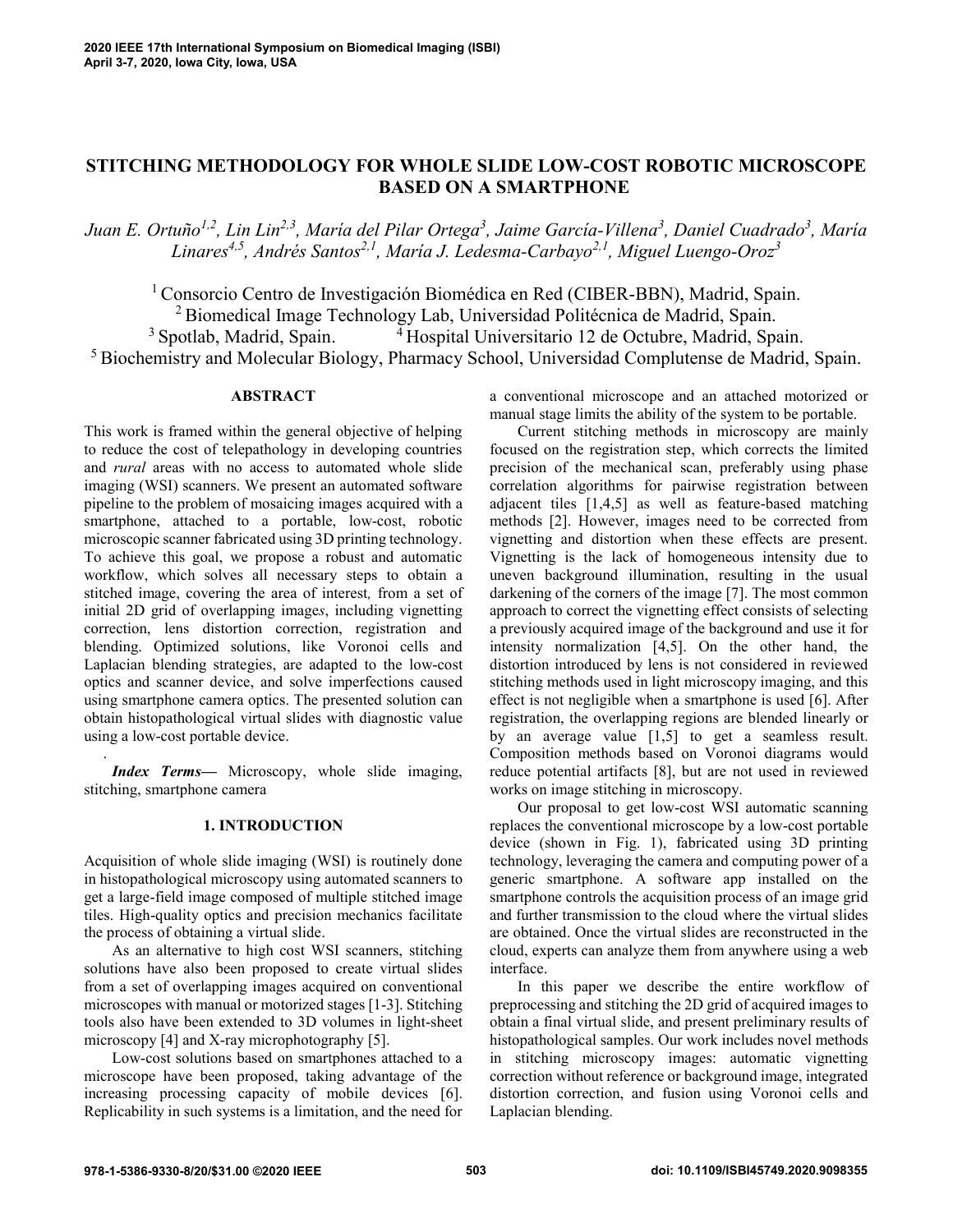

**Fig.** 1. Left: Top view of the low-cost robotic microscope. Right: Workflow with an array of  $2 \times 2$  images: 1) acquired overlapping images; (2) images corrected from uneven illumination (vignetting) and distortion; (3) pairwise registration based on matching features (yellow segments) and general optimization; (4) final stitched image using Voronoi cells (blue line segments) and Laplacian blending in regions delimited by back lines. The complete stitched image is shown on the right.

### **2. METHODS**

The workflow to get a virtual slide image from the initial 2D grid of overlapping images consists in the following steps: a) vignetting correction; b) lens distortion correction; c) pairwise registration; d) general registration optimization; e) image fusion or blending. These steps are shown in Fig. 1.

# **2.1. Vignetting correction**

In our device, the smartphone camera is manually attached to the 3D-printed microscopy system using an adapter that allows flexibility so that we do not have to be limited to any model or brand. Therefore, we need a new vignetting calibration at least every time the mobile is attached to the microscope. For greater safety, we perform a different calibration per acquired sample, so it considers variations in illumination due to the placement of the sample.

Our proposal relies on a vignetting correction without reference image to avoid an additional acquisition or the need of background in the sample [7] . We estimate the intensity nonuniformity using a method based of the sparseness of the gradient probability distribution [9]. The images are converted to HSV channels (hue, saturation, value) and the correction is performed over the image with the highest mean value of the V channel. We fit the illumination with a bipolynomial model of 5<sup>th</sup> degree. We get a robust estimation of the intensity nonuniformity even in the absence of a background image.

However, many histopathological samples contain many background regions surrounding tissue. These regions are automatically detected, using a variance/mean threshold, to create a normalized illumination field which can also be used for vignetting correction. A maximal pixel-wise image is composed to avoid dust or small remaining objects.

### **2.2. Distortion correction**

A polynomial distortion model [10], with radial and tangential distortion is used:

$$
x_d = x_u \left(1 + k_1 r + k_2 r^2 + k_3 r^3\right) + 2n_1 x_u y_u + n_2 \left(r + 2x_u^2\right)
$$
  
\n
$$
y_d = y_u \left(1 + k_1 r + k_2 r^2 + k_3 r^3\right) + 2n_2 x_u y_u + n_1 \left(r + 2y_u^2\right)
$$
 (1)

where the normalized coordinates of the undistorted image  $(x_u, y_u)$  are transformed into the distorted coordinates  $(x_d, y_d)$  using three radial parameters k and two tangential parameters *n*, being  $r = x_u^2 + y_u^2$  the distance from the principal point. The model is flexible enough to include the distortion induced by the camera optics of a generic smartphone.

The distortion parameters are optimized using a target grid, as shown in Fig. 2, whose coordinates in the distorted image  $(x_d, y_d)$  are automatically detected and matched with their ideal positions  $(x_u, y_u)$ . The parameters of the model of (1) are optimized using the Levenberg-Marquardt method over the set of matching correspondence pairs. The matching algorithm is totally automatic and robust as it does not require a complete segmentation of the grid, which could be occluded due to dust or blurred in the extremes of the image.



**Fig. 2.** Left: Distortion correction using a target grid, showing detail with detected centers (in red) matched to ideal coordinates (in blue). Right: Contour plot of the absolute value of distortion in pixels.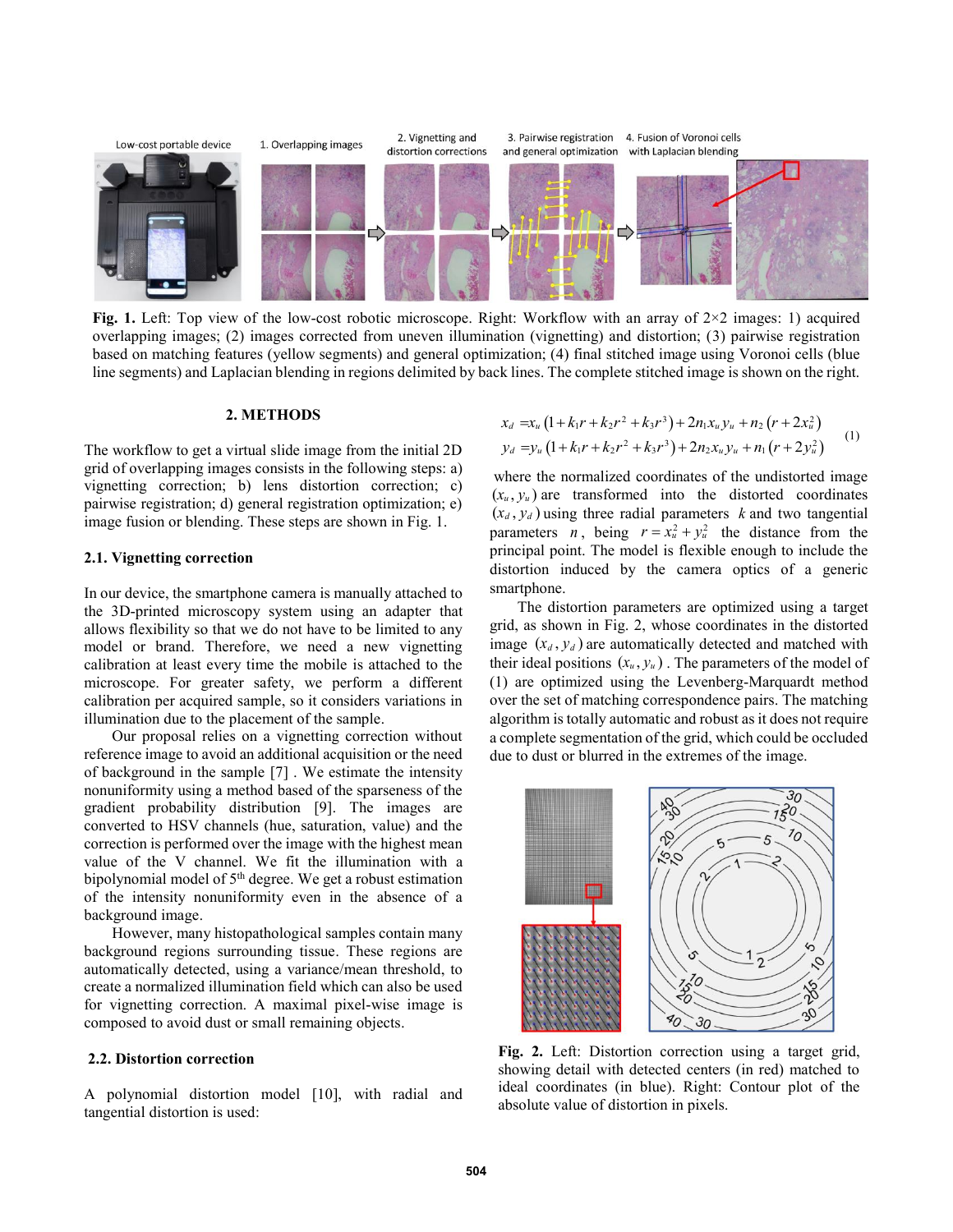

**Fig. 3.** (a) Array of 20×20 images where segments indicate successful registration between adjacent tiles. Unregistered images are represented ad gray dots; (b) estimated positions showing scanner path. The unregistered images (gray dots) are interpolated from the grid of registered ones (blue dots); c) Voronoi diagram of in superimposed stitched result. Unregistered images correspond to zones with background without significant features.

# **2.3. Pairwise registration**

The optical system scans the sample following a horizontal continuous movement with vertical jumps at the ends of the rows, as illustrated in Fig. 3(b), The number of rows *N* and columns *M* is determined in advance to get a grid of *N×M* images, with a predetermined approximated overlap between adjacent tiles. Mechanical distress makes the real overlap not coincide with the theoretical one, therefore a registration between images is necessary to correctly estimate the movement of the smartphone when scanning the sample.

We test four registrations by every image (up, down, left and right adjacent images) except in the extremes of the grid, getting *M×(N-1)* horizontal registrations and *N×(M-1)* vertical registrations. With enough overlap, the common area guarantees a successful registration, but more images need to be acquired to cover the same total area.

We use a feature-based registration method based on matchings of multiscale AKAZE features [11], estimating a translation transformation with a random sample consensus (RANSAC) algorithm to reject outliers. A minimum number of features must be reached in order to label the registration as valid.

#### **2.4. General optimization**

The pairwise registration process produces relative translations in *x* and *y* between pairs of adjacent images *a* and b, denoted as  $\Delta x_{a,b} = x_a - x_b$ ,  $\Delta y_{a,b} = y_a - y_b$ . There are  $N(M-1) + M(N-1) \approx 2MN$  pairs of images registered in a grid of *MN* images.

We can express the relative translations in the *x* dimension in a vector-matrix form  $Wx = \Delta x$ , being x the column vector of absolute locations, and **Δx** the column vector of relative translations  $\Delta x_{a,b}$ . The sparse matrix **W** has a size of  $MN$  columns and  $\sim 2MN$  rows, fulfilling the

 $\Delta x_{a,b} = x_a - x_b$  relations. We compose a similar equation for the y coordinates:  $Wy = \Delta y$ .

In the most favorable case, when all possible adjacent images have been successfully registered, the systems of equations are overdetermined and can be solved by least squares to get the absolute positions **x** and **y**.

When some pairwise registration are not successful, mainly because there are homogeneous regions such as a background in the overlapping area, the relative shifts are not defined, and those pairs will not be considered to solve the least squares problem. If a background zone completely separates two tissue zones, the remaining equation is undetermined and cannot be solved.

In our solution, we check the subsets of images that are interconnected through registration pairs, solving the equations  $W_n \mathbf{x}_n = \Delta \mathbf{x}_n$  where  $\mathbf{x}_n$  are the coordinates **x** of the subset *n* of connected images. Once the sample's movements are identified inside each subset, we estimate the location of unmatched images by extrapolating the registered coordinates row by row. It should be noted that we do not need great accuracy in this estimation of remaining images, because they are expected to be background areas with no significant features. Once we have an estimation of absolute positions **x** and **y,** the fusion process can be performed to obtain the final stitching.

# **2.5. Image fusion**

To construct the stitched image, we define a Voronoi diagram with Euclidean distance using the centers of images as the seeds of the cells. The Voronoi diagram is the optimal division of the stitched image from its original images if it is assumed that the image degradation, (e.g., out-of-focus and chromatic aberrations) increases with the distance to the center of the image [12]. We get polygonal cells as shown in Fig  $3(c)$ .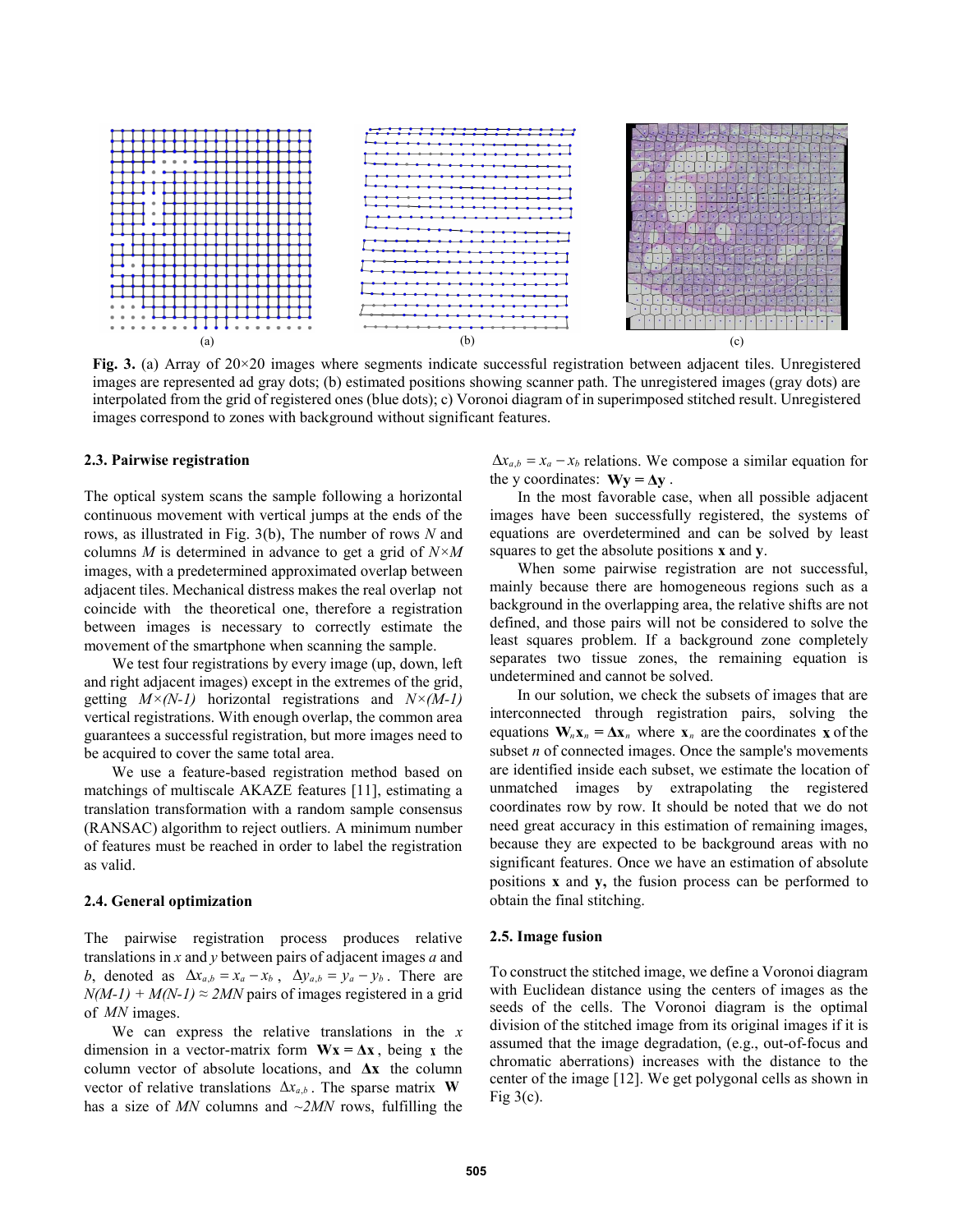Image degradation, as well as possible registration imperfections, recommend the use of a blending scheme to smooth the result around the line segments between Voronoi cells. We use Laplacian pyramids [13], a multi-scale transform based method, for image blending. This process is applied to the rectangular regions around line segments between two adjacent Voronoi cells, as shown in Fig. 4.



**Fig. 4.** Laplacian blending is applied to rectangular regions surrounding the segments of the Voronoi diagram. Left: Two image positions and their Voronoi cells with its common blending rectangle. Right: Blending rectangles between image tiles.

The stitching algorithm is deployed using container technology (AWS ECR) and is executed using cloud computing services (AWS Batch jobs) using 2 virtual CPUs, representing a portion of a shared physical CPU (custom Intel Xeon processors with an all core Turbo frequency of 3.6GHz) and 4GB of memory.

# **3. EXPERIMENTS AND RESULTS**

A total of 87 independent slides were acquired and the corresponding stitchings were performed with samples from 9 different pathologies, including breast carcinoma, colorectal carcinoma, endometrial carcinoma, and lung carcinoma, covering different areas depending on the magnification, overlap (ranging from 10% to 40%) and the corresponding variation in the number of images used, i.e., a  $20 \times 20$  tiles acquisition with magnification  $40x$  and  $30\%$ obtains a  $7.2 \times 7.2$  mm<sup>2</sup> image. Besides, we used different models of mobile phones: BQ X2, OnePlus3T, Samsung S9 and Samsung A40. The stitching was successful for all 85 images acquired with an overlap greater than 20%.

To adjust a robust overlapping value, a histopathological sample was acquired with different overlapping ratios (from a 10% to 40% overlap) with a  $10\times10$  grid. The percentage of failed pairwise registrations is shown in Table 1. The total number of pairwise registrations was 180.

**Table 1**. Percentage of successful pairwise registrations.

| Overlap $(\% )$                                     |  | 20 | 25 | 30 | -35. | 40    |
|-----------------------------------------------------|--|----|----|----|------|-------|
| <b>Failed regs (%)</b> 40.5% 25% 22.2% 1.6% 1.1% 0% |  |    |    |    |      | $0\%$ |

The mean squared error (MSE) of the optimization method gives an estimation of the stitching accuracy. 9 stitchings of lung carcinoma acquired from 20×20 images of 1080×1440 pixels, with 30% overlap were tested. The MSE measured in pixels without lens distortion correction was 14.87 (SD 4.14) and was reduced to 1.43 (SD 0.79).



**Fig.** 5. Endometrial polyp of  $6 \times 6$  mm<sup>2</sup> stitched from a stack of 30×30 image tiles with 30% overlap at magnification 55x.

### **4. DISCUSSION**

In this work we present a complete workflow for mosaicing histopathological samples, designed to be robust using lowcost optics but completely automatic as is going to be operated by non-trained specialists in remote or rural areas.

Our proposal is aimed to work with a low-cost WSI scanner manufactured using a 3D printer, which leverages the optics and the computing power of a generic smartphone. This device needs a robust method of correction, registration and blending to get a mosaic image. This solution can help to reduce the cost of telepathology in developing countries and rural areas with no access to automated WSI scanners.

Comparing with the existing low-cost solutions, we can stitch the mosaic even though some image tiles associated to homogeneous regions are not registered, extrapolating the approximate missing locations from its adjacent images. Besides, we correct the image distortion, the uneven color, and the seam line, creating a high-resolution virtual slide image. The operational implementation of the proposed solution runs in the cloud within 15 min for a field of view of 7.2x7.2mm², creating an image of approximately 15000<sup>2</sup> pixels. The proposed size allows to keep focus and provides a relevant piece of tissue for pathology diagnosis.

The study was approved by the Ethics Committee of Hospital Universitario 12 de Octubre, Madrid, Spain.

# **6. ACKNOWLEDGMENTS**

We thank Dr. José Luis Rodríguez Peralto from Hospital 12 de Octubre for his help with data access. This work has been partially funded by projects TEC2015-66978-R (MINECO/ FEDER, EU), RTI2018-098682-B-I00 (MCIU/AEI/FEDER, EU), CDTI NEOTEC SNEO‑20171197,EU SME Instrument Phase 2-881062, and by IND2019/TIC-17167 (Comunidad de Madrid).